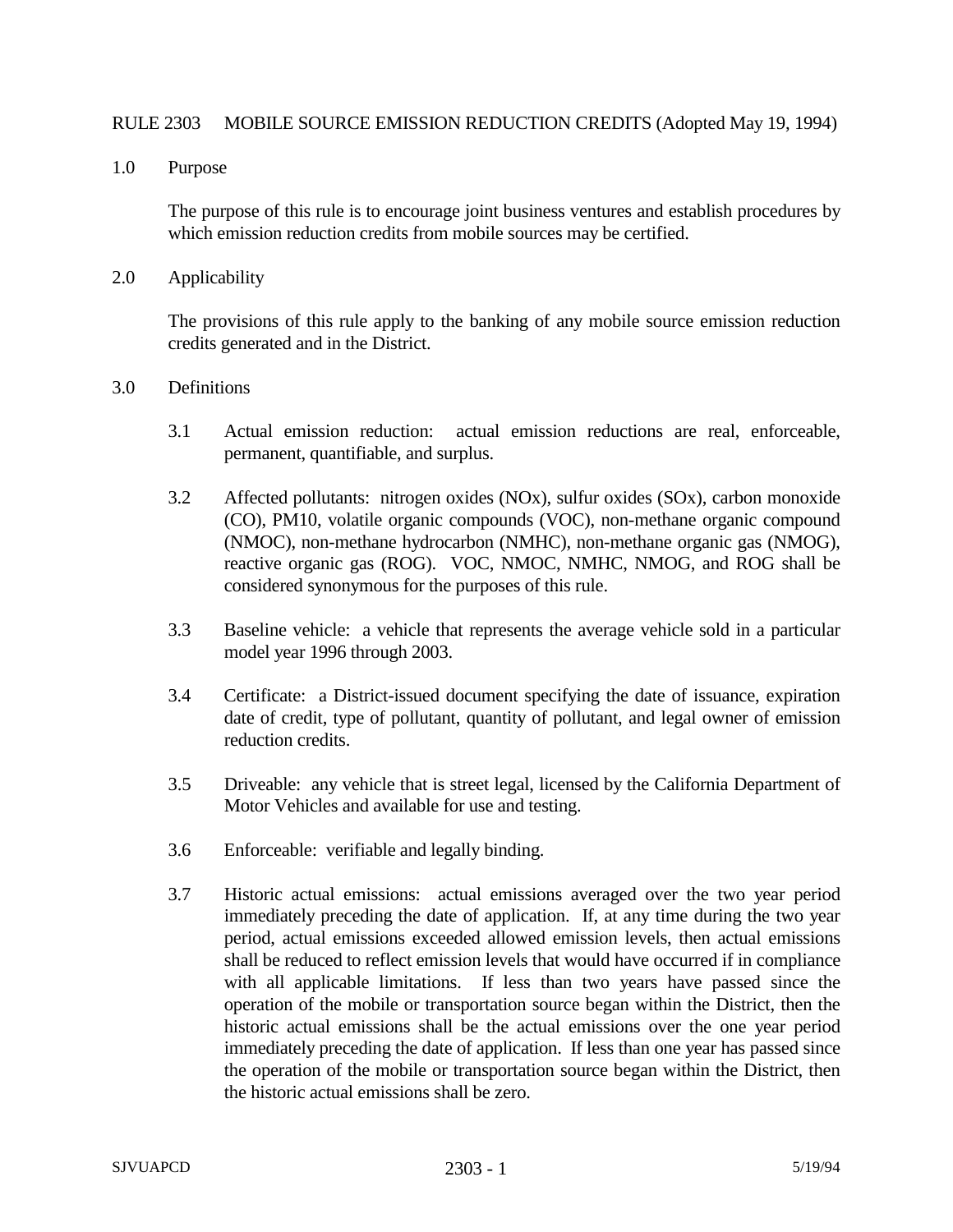- 3.8 Mobile source control measure: any strategy to reduce new or existing motor vehicle emissions proposed or adopted by the District.
- 3.9 Mobile source emission reduction credit (MSERC): actual emission reductions recognized by District and banked in accordance with the requirements of this rule.
- 3.10 MSERC registry: a tracking system which records all MSERC deposits, withdrawals, transfers, and transactions.
- 3.11 Permanent: the sum of all credits provided must endure for the life of the emissions unit using the credits. Such time period shall be contained in and enforceable by any applicable Authority to Construct and Permit to Operate.
- 3.12 Projected emissions: annual emissions based on the same operating characteristics (e.g. fuel consumption, operational characteristics) as historic actual emissions for the calendar year. Projected emissions shall be adjusted for applicant proposed emission reduction strategies which reduce emissions to a level below historic actual emissions. Such adjustments shall only be made to the extent that the emission reduction credits generated are allowed by all applicable rules and regulations. In cases where the proposal includes an increase in the number of vehicles, mileage, etc., projected emissions shall be determined based on the characteristics of the proposed mobile or transportation source and its use.
- 3.13 Quantifiable: emissions reductions that can be estimated in terms of the amount and characteristics. The same method of estimating emissions should generally be used to quantify emission levels before and after the reduction.
- 3.14 Real: having actually occurred, not artificially devised.
- 3.15 Standard bus: a bus engine that meets the required ARB emission standards for the current year.
- 3.16 Surplus: emission reductions in excess of any emission reduction which is:
	- 3.16.1 required or encumbered by any laws, rules, regulations, agreements, orders, mitigation monitoring plans, and unless such law by its terms states that the emission reduction shall be considered surplus, or
	- 3.16.2 attributed to a control measure noticed for workshop in the District, or proposed or contained in the State Implementation Plan, or
	- 3.16.3 proposed or contained as near-term measures in the District Air Quality Attainment Plan for attaining the annual reductions required by the California Clean Air Act. Temporary actual emissions reductions may be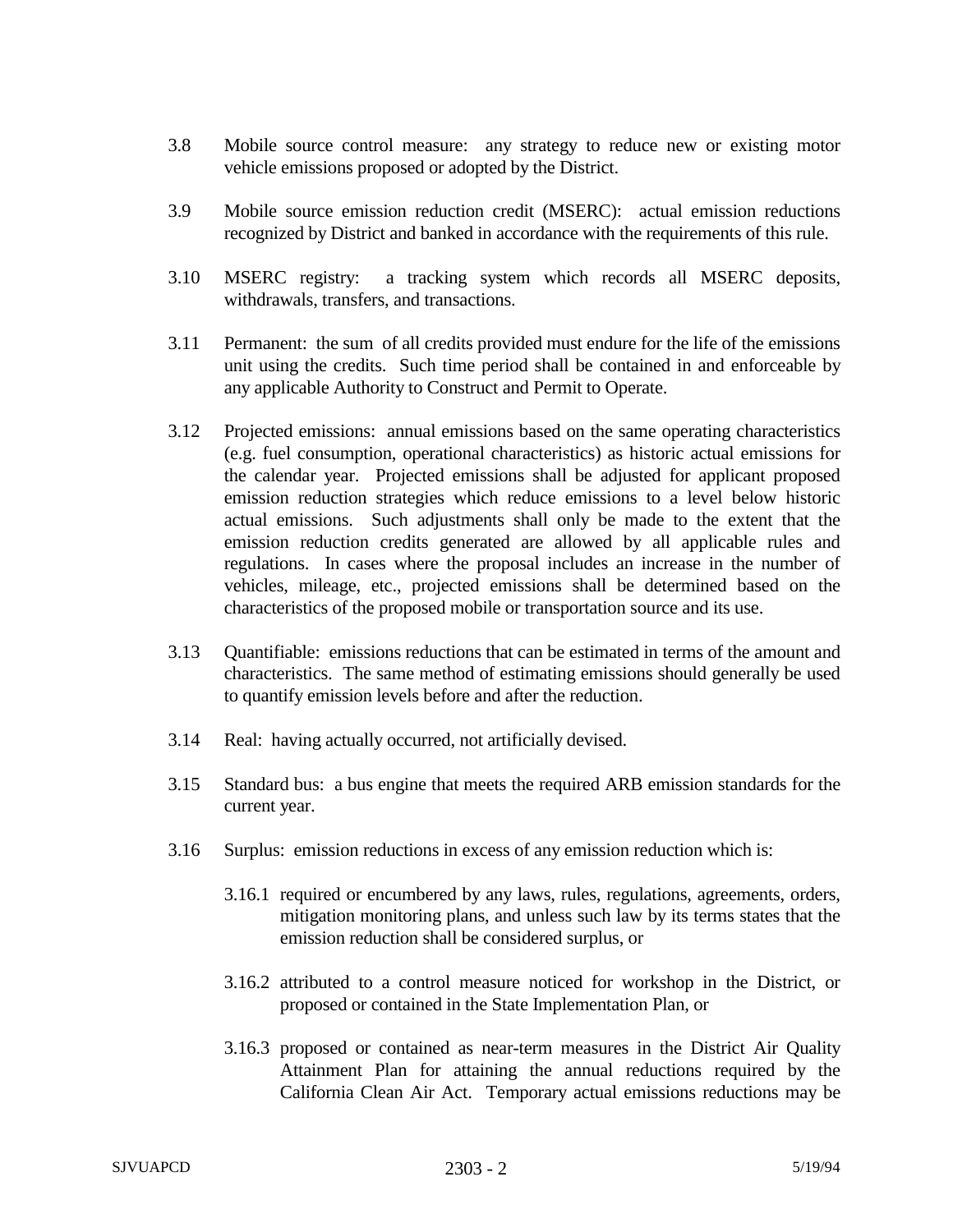authorized, if they meet all the requirements of this rule except they are not permanent, and shall cease to exist as temporary actual emission reductions upon implementation of the near-term control measure.

- 3.16.4 not achieved by the use of vehicle registration surcharge fees.
- 3.16.5 emissions reductions attributed to a proposed control measure may be reeligible as surplus actual emissions reductions for:
	- 3.16.5.1 control measures identified in the District Air Quality Attainment Plan or State Implementation Plan where no rule has been adopted within two years from the scheduled adoption date, provided, however, the APCO has not extended the scheduled adoption date, or
	- 3.16.5.2 control measures not identified in the District Air Quality Attainment Plan or State Implementation Plan where no rule has been adopted and two years have elapsed beyond the date of the latest public workshop notice, or
	- 3.16.5.3 control measures proposed in the District Air Quality Attainment Plan which are not included into the Plan adopted by the District Board.
- 3.17 Transportation control measure: any strategy to reduce vehicle trips, vehicle use, vehicle miles traveled, vehicle idling, or traffic congestion for the purpose of reducing motor vehicle emissions.
- 4.0 Eligible Emission Reduction Strategies
	- 4.1 Accelerated Retirement of Older Vehicles
		- 4.1.1 To ensure that emission reductions generated are real credits, the program operator must:
			- 4.1.1.1 Provide proof that the vehicle was registered with the California Department of Motor Vehicles (DMV) in the District for a period of at least one year immediately prior to the date the reduction occurred.
			- 4.1.1.2 Surrender the certificate of ownership obtained from the registered owner.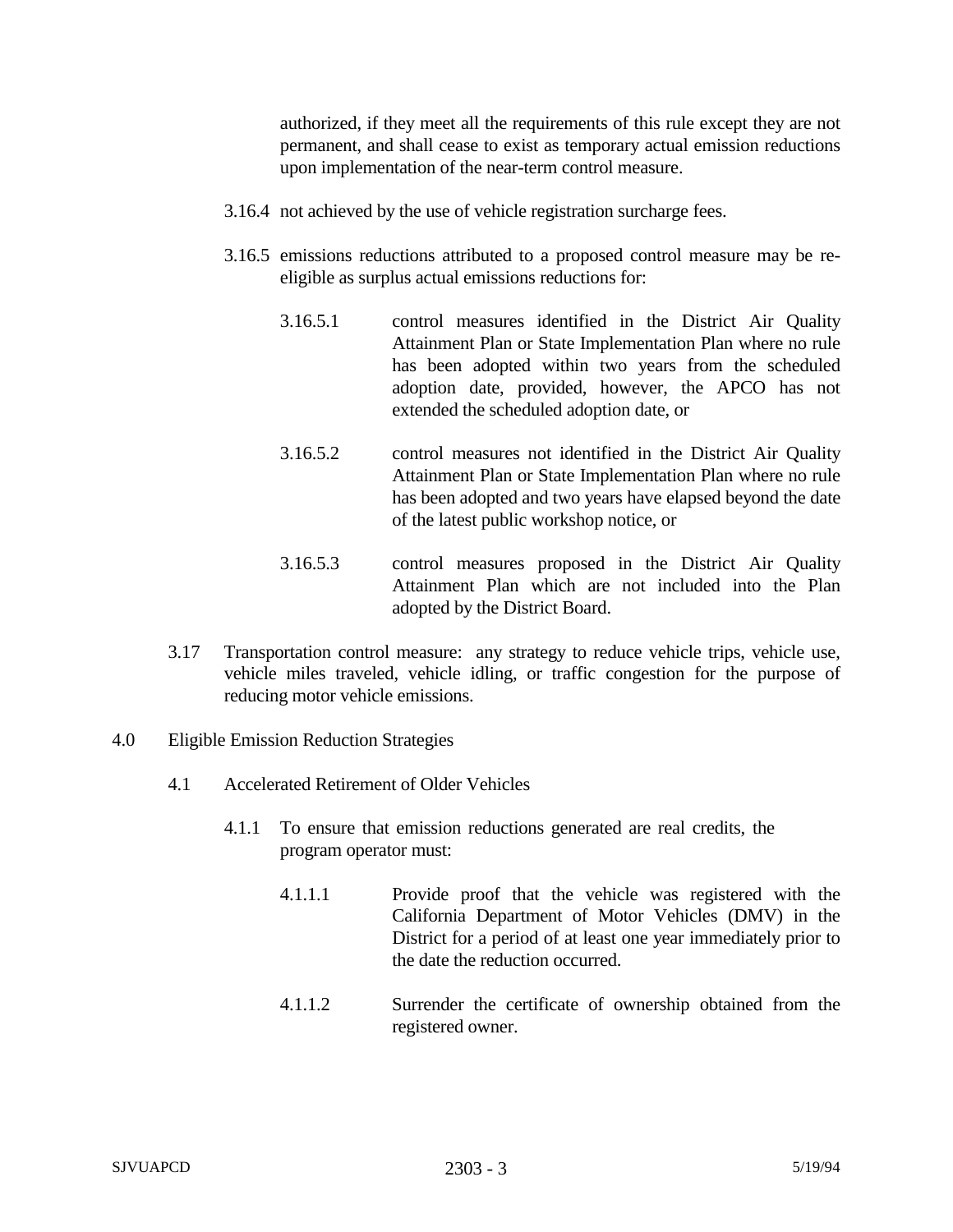- 4.1.1.3 Ensure that the vehicle has been driven under its own power to the dismantling site and has not been damaged as to make continued operation unlikely.
- 4.1.1.4 Ensure that the vehicle contains functional headlights, functional taillights, functional brakes, exhaust system, bumpers, doors, fenders, side and quarter panels, hood, trunk lid, windows, mirrors, windshields, seats, instrumentation, and gauges.
- 4.1.2 To ensure that the vehicle is never driven again, the program operator shall:
	- 4.1.2.1 destroy the Vehicle Identification Number (VIN) and license plates in accordance with the DMV procedures for permanently scrapping the vehicles;
	- 4.1.2.2 destroy the cylinder block except, as determined by the District in collaboration with antique and collector car interests, engines that have a value for the purposes of restoring collector cars; and
	- 4.1.2.3 crush the remainder of the vehicle except for reusable components (e.g., doors, fenders, bumpers, and disassembled engine components) within three months of purchase.
- 4.1.3 Emission rates are to be determined using the California Air Resources Board (ARB) most recent and approved computer model. Credits for each pollutant must be calculated separately. The following equation must be used to calculate the emission reductions:

Per Vehicle Emission Reduction (pounds/year)  $= \{[(EX_{ret}+EVAP_{ret})-(EX_{rep}+EVAP_{rep})] * Mile_{ret}\}/[(453.6gr/lb) * (DF)]$ 

## Where:

 $EX_{\text{ret}} = \text{average}$  exhaust emission rate for retired vehicle from Table 1 (grams/mile).

- $EVAR<sub>ret</sub>$  = average evaporative emissions from retired vehicles from Table 1 (grams/mile).
- $EX_{ren} =$  average exhaust emission rate for replacement vehicle of that current year (grams/mile).
- $EVAR<sub>rep</sub> =$  average evaporative emissions from replacement vehicles, adjusted for lower retired vehicle mileage (grams/mile) by the product of Mile<sub>ret</sub>.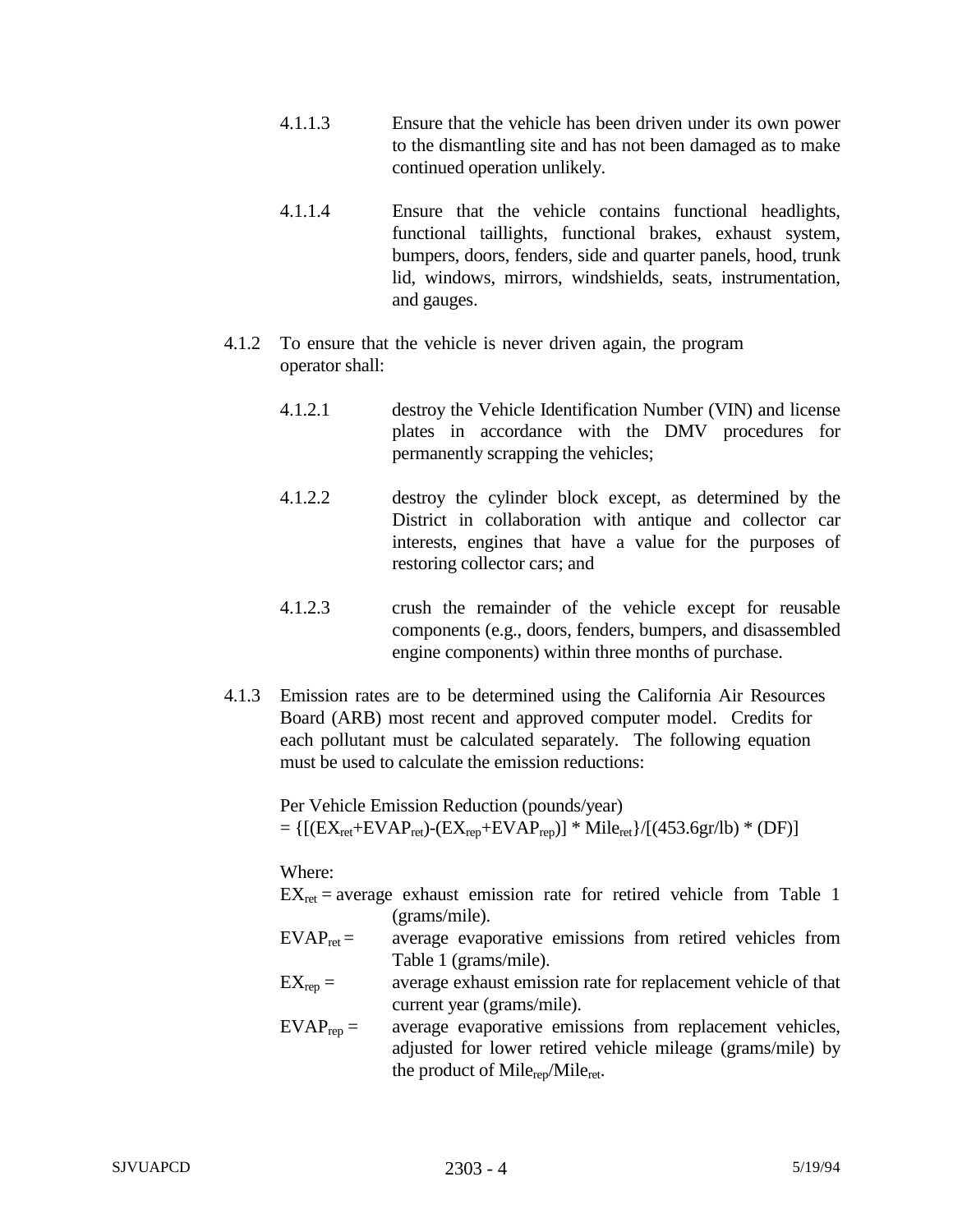$Mile<sub>ret</sub>$  = average annual mileage of retired vehicle from Table 2 (miles/year).  $DF =$  discount factor, 1.2.

| Table 1                                                                                                                            |                                                                                           |     |     |      |  |  |  |
|------------------------------------------------------------------------------------------------------------------------------------|-------------------------------------------------------------------------------------------|-----|-----|------|--|--|--|
| <b>Emission Rates (gram/mile) Used to Calculate the Emission Reduction Benefits from</b><br><b>Accelerated Retirement Programs</b> |                                                                                           |     |     |      |  |  |  |
| Model - Year<br>Group                                                                                                              | $\text{ROG}_{\text{evap.}}$<br><b>NO<sub>x</sub></b><br>$\mathrm{ROG}_{\mathrm{exhaust}}$ |     |     |      |  |  |  |
| Pre-1972                                                                                                                           | 9.6                                                                                       | 2.8 | 4.0 | 69.5 |  |  |  |
| 1972-1974                                                                                                                          | 7.6                                                                                       | 2.1 | 3.8 | 46.4 |  |  |  |
| 1975-1981                                                                                                                          | 2.6                                                                                       | 1.3 | 3.0 | 36.1 |  |  |  |
| 1982-1992                                                                                                                          | 0.6                                                                                       | 0.3 | 0.9 | 10.1 |  |  |  |
| 1993                                                                                                                               | 0.2                                                                                       | 0.1 | 0.4 | 3.3  |  |  |  |
| <b>Fleet Average</b>                                                                                                               |                                                                                           | 0.4 | 1.2 | 13.6 |  |  |  |

| Table 2                                            |        |  |  |
|----------------------------------------------------|--------|--|--|
| <b>Average Annual Mileage of Model-Year Groups</b> |        |  |  |
| Model-Year Group<br><b>Annual Mileage</b>          |        |  |  |
| Pre-1972                                           | 4,900  |  |  |
| 1972-1974                                          | 5,300  |  |  |
| 1975-1981                                          | 6,400  |  |  |
| 1982-1992                                          | 11,000 |  |  |
| 1993                                               | 14,500 |  |  |
| <b>Fleet Average</b>                               | 10,100 |  |  |

- 4.1.4 The maximum credit lifetime for accelerated retirement emission reductions is three years unless the applicant chooses to establish a different credit lifetime. An alternate credit lifetime must be calculated in accordance with the ARB document "Methodology for Estimating Emissions from On-Road Motor Vehicles", Volume II (September, 1993).
- 4.1.5 Any emission reduction begun within a calendar quarter shall be credited within that quarter's certificate.
- 4.1.6 No MSERC may be saved for use in a subsequent calendar quarter or year.
- 4.1.7 An applicant may want to demonstrate higher emission levels than average fleet values by instituting a District approved testing program. A testing program will not be approved unless the applicant for the testing proves that:
	- 4.1.7.1 There is no potential for tampering with the vehicle prior to testing in order to maximize emissions; and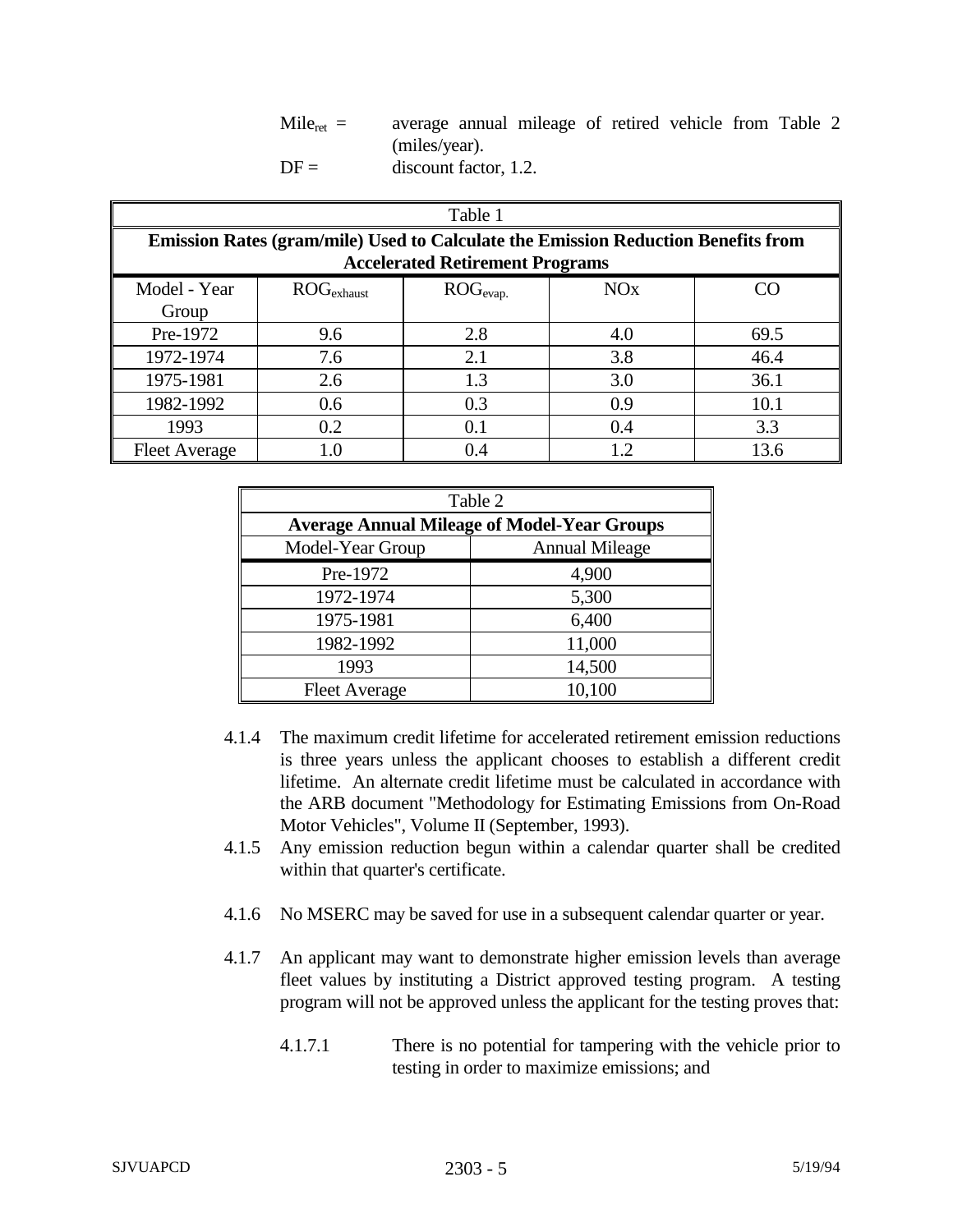- 4.1.7.2 Testing procedures are consistent and have been approved by ARB.
- 4.1.8 For accelerated retirement of older vehicles, records of the following must be kept: log of registration form, certificate of ownership showing VIN numbers, and certification that the engine was destroyed pursuant to Section 4.1.2 and the frame crushed. Records shall be kept for a three year period and made available for District inspection.
- 4.2 Low-Emission Transit Buses
	- 4.2.1 Credits for the purchase of or conversion to low emission transit buses instead of standard buses is based on the difference between the certification standards of the two bus types. The credit life is the expected operating life of the substitute low-emission bus.
	- 4.2.2 When urban bus NOx emission standards change, credits must be calculated using the new standard. Credits for each pollutant must be calculated separately. The following equation must be used to calculate the emission reductions:

Per Vehicle Emission Reduction (pounds/year)  $=[(C_{ret}^*CF^*M) - (L_{rep}^*CF^*M)]/[(Y)^*(453.6 \text{ gr/lb})^*(DF)]$ 

Where:

| $C_{\text{ret}} =$ | certified emission rate for standard bus from Table 3     |
|--------------------|-----------------------------------------------------------|
|                    | (grams/bhp-hr).                                           |
| $L_{rep} =$        | certified emission rate for low-emission bus from Table 3 |
|                    | (grams/bhp-hr).                                           |
| $CF =$             | appropriate conversion factor from Table 4 (Bhp-hr/mile). |
| $M =$              | average lifetime mileage of the standard bus or otherwise |
|                    | approved mileage (miles).                                 |
| $Y =$              | number of years of use expected from the low emissionbus  |
|                    | (years).                                                  |
| $DF =$             | discount factor, 1.2.                                     |

| Table 3                                      |                                    |  |  |
|----------------------------------------------|------------------------------------|--|--|
| <b>Urban Bus NOx Certification Standards</b> |                                    |  |  |
| $(gm/bhp-hr)$                                |                                    |  |  |
| Type                                         | Current                            |  |  |
| <b>Standard Bus</b>                          | 5.0                                |  |  |
|                                              | $(4.0 \text{ projected in } 1996)$ |  |  |
| <b>Low-Emission Bus</b>                      | 35                                 |  |  |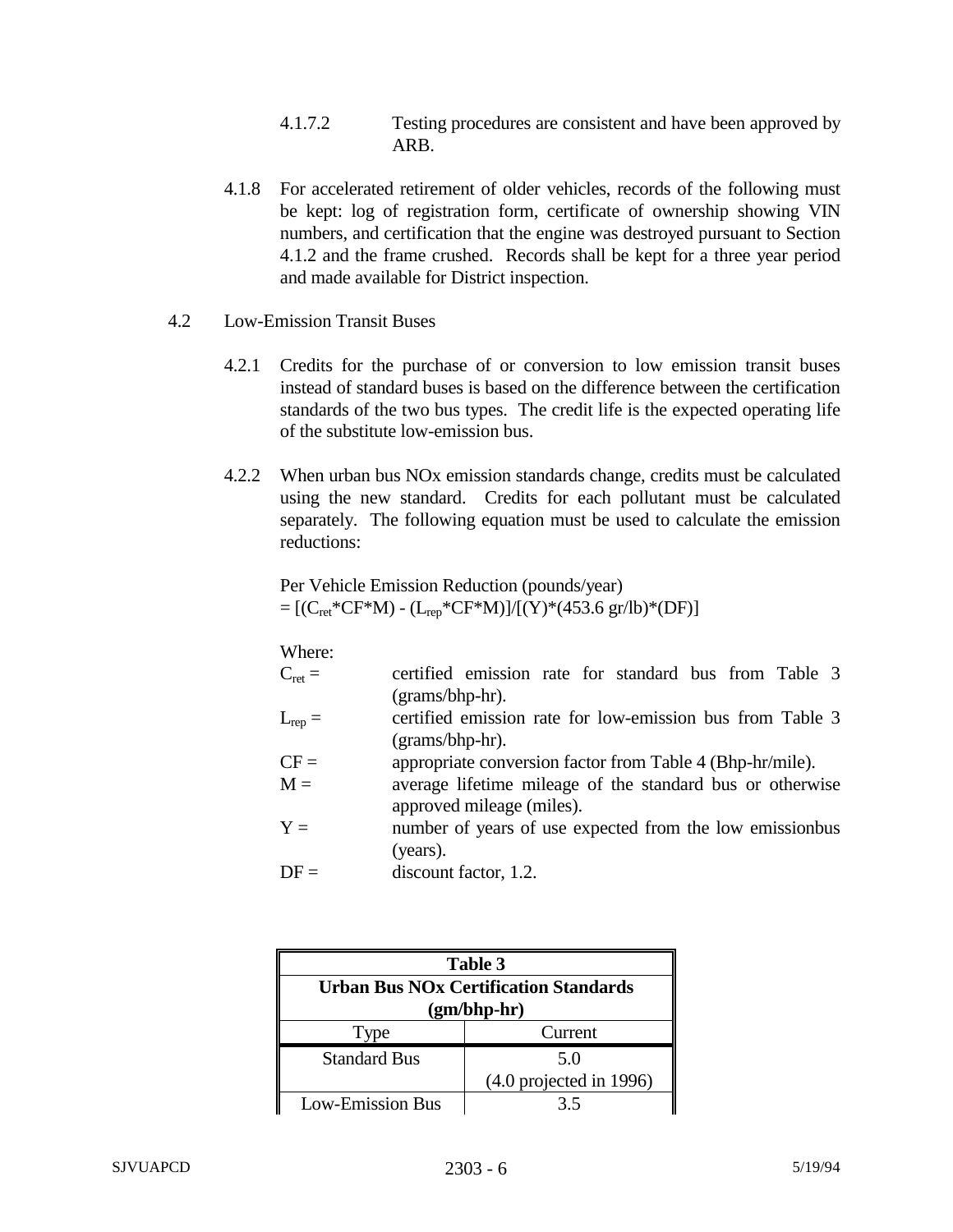| $^{\prime\prime}$<br>"                 | 3.0 |
|----------------------------------------|-----|
| $^{\prime\prime}$<br>$^{\prime\prime}$ | 2.5 |
| $^{\prime\prime}$<br>"                 | 2.0 |
| "<br>"                                 | 1.5 |
| $^{\prime\prime}$<br>"                 | 1.0 |
| "<br>$^{\prime\prime}$                 | 0.5 |
| "<br>$^{\prime\prime}$                 |     |

| <b>Table 4</b>                                   |     |  |  |
|--------------------------------------------------|-----|--|--|
| <b>Emission Conversion Factors for New Buses</b> |     |  |  |
| Bhp-hr/mile<br>Fuel                              |     |  |  |
| Diesel                                           | 4.3 |  |  |
| Methanol                                         | 4.3 |  |  |
| <b>Compressed Natural Gas</b>                    |     |  |  |

- 4.2.3 Any emission reduction begun within a calendar quarter shall be credited within that quarter's certificate.
- 4.2.4 No MSERC may be saved for use in a subsequent calendar quarter or year.
- 4.2.5 In-use testing of a portion of low-emission buses shall be tested at the applicant's expense annually. Buses failing to meet their certified emission standard shall be repaired to maintain the low-emission certifications. The applicant has the responsibility to maintain the engine to the certified standards for the life of the vehicle or credit. The applicant must demonstrate that they have plans and contracts in place to meet these obligations before credit can be granted.
	- 4.2.5.1 Testing procedures for new low-emission buses shall be approved by the District and ARB.
	- 4.2.5.2 Testing procedures for converted buses shall comply with the ARB document "Guidelines for the Generation of Mobile Source Emission Reduction Credits by Retrofitting Existing Vehicles" and shall be approved by the District.
- 4.2.6 Credits from new low emission buses shall be based on an average lifetime mileage of 500,000 miles over a 12 year period, unless a longer time period is approved by the District.
- 4.2.7 Credits from bus conversions shall be based on average lifetime mileage as represented by historically similar buses, less all actual mileage from the individual bus prior to its conversion.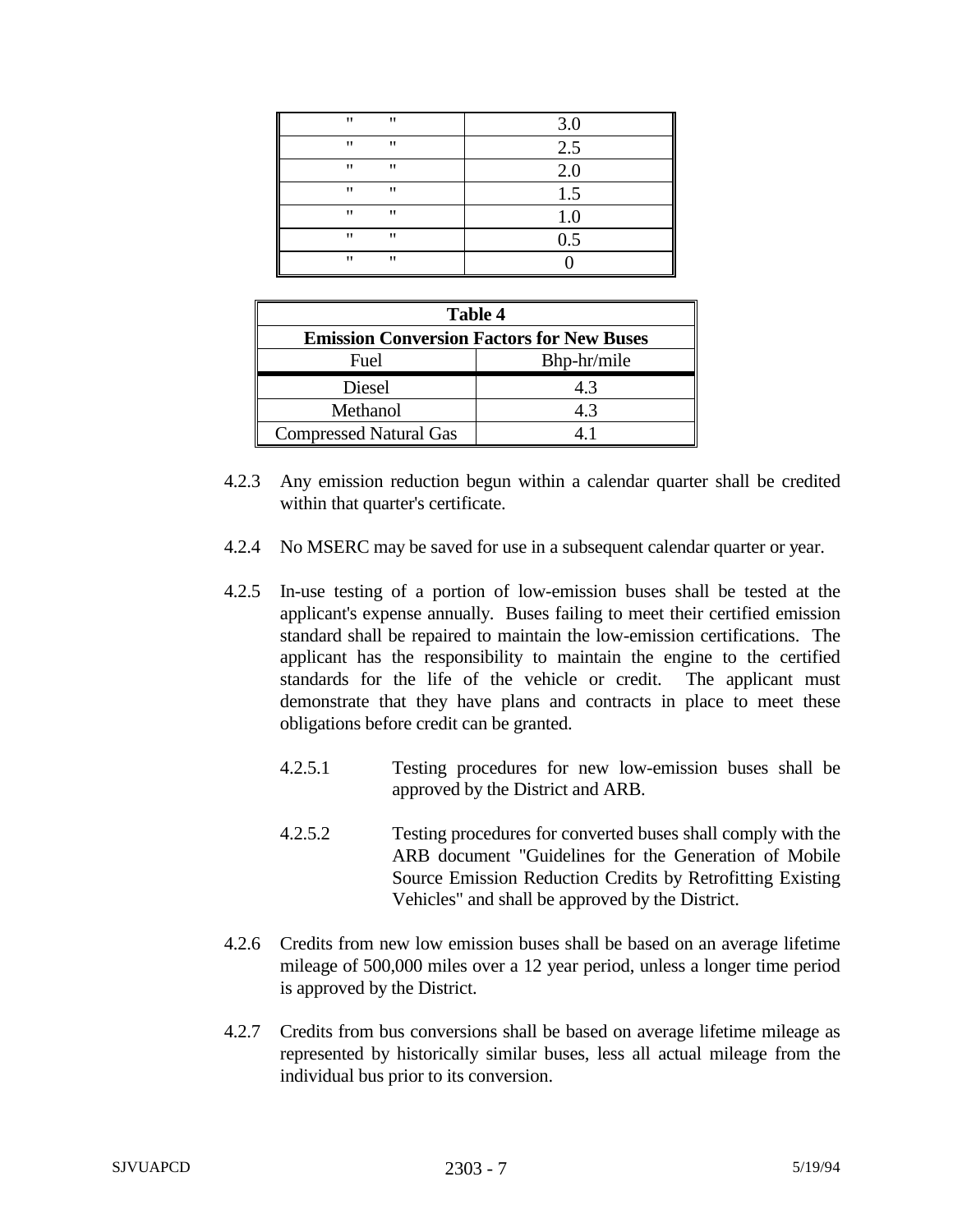- 4.2.8 To generate credits for a time period significantly longer than that of the life an individual low-emission bus, an extended life credits plan shall be implemented. Extended life credits are generated by purchasing a number of buses over a period of time such that the individual credits generated by each bus form a continuous string of credits that are summed together during their overlapping credit lives. The extended life credit plan shall contain the following items:
	- 4.2.8.1 The credit calculation for each individual bus purchased is conducted according to the equation of Section 4.2.2
	- 4.2.8.2 A plan for purchasing buses. The amount of individual bus credit to be granted is calculated taking into account all future emission standards that are known at the time of application.
	- 4.2.8.3 The credit amounts which can be used as emission offsets for a stationary source is the average value of the individual bus credits generated over the contractually extended credit lifetime.
	- 4.2.8.4 Individual bus credits projected to be generated in the year 2003 and later are discounted by 50 percent before being included in the cumulative or lifetime average credit calculations.
	- 4.2.8.5 Once the permitted stationary source begins operation, the sum of available credits at the point in time must not fall below the lifetime average except during the last third of the extended credit period (e.g., years 21 through 30 of a thirty year period).
	- 4.2.8.6 A stationary source which uses extended life, low-emission bus credits to meet emission offset requirements cannot commence operations until the cumulative amount of credit generated equals or exceeds the required offset level.
- 4.3 Purchase of Zero Emission Vehicles
	- 4.3.1 The applicant must ensure that the vehicle manufacturer does not use any zero-emission vehicle (ZEV) produced for purchase through the program in the calculation of its statewide fleet average NMOG emission rate, bank the emission credits for future use, or sell the credits to another major manufacturer.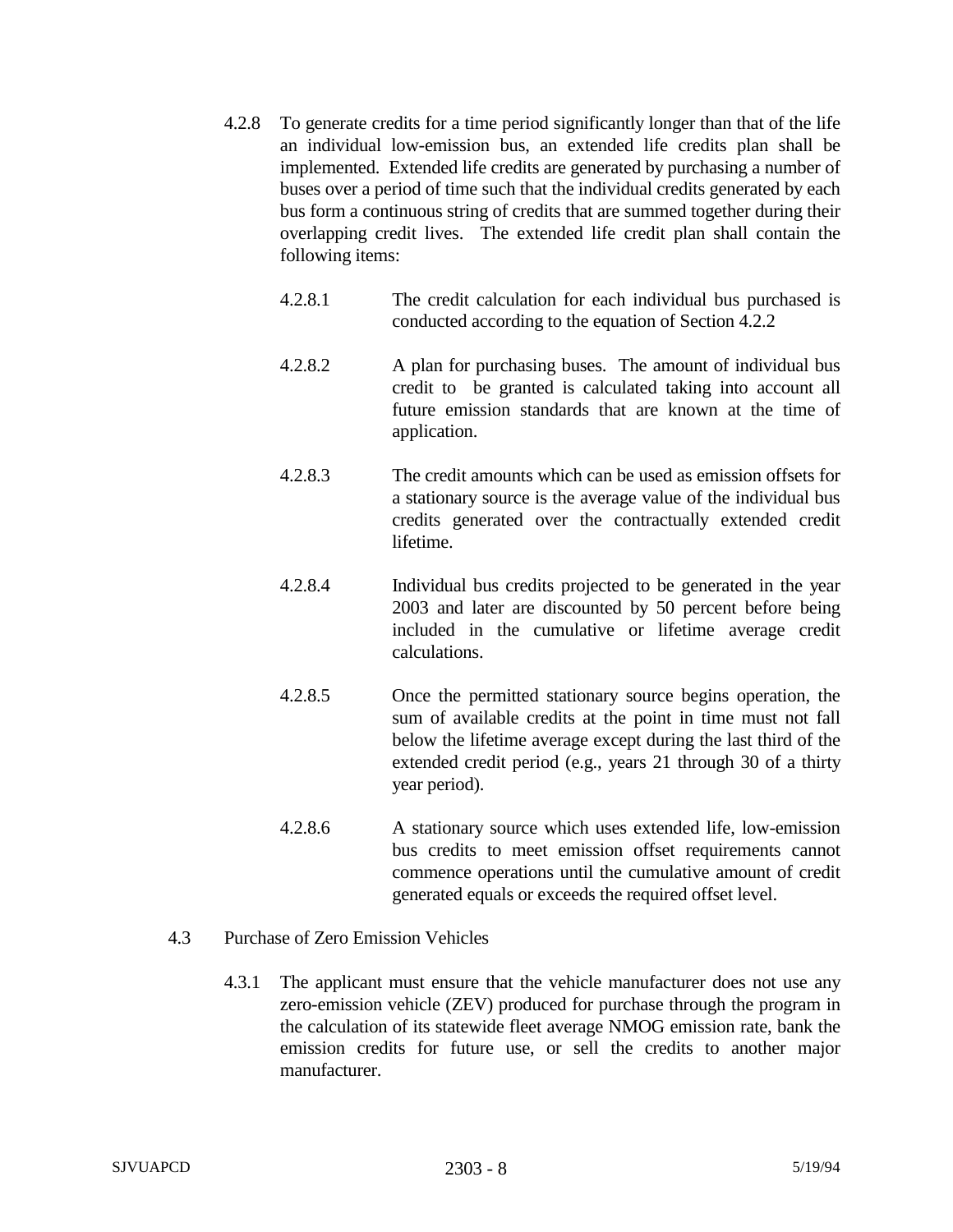- 4.3.2 Emission reductions are the difference between the average emission rate of a new, emitting vehicle and a ZEV. The new car average emission rate is determined by the average model year emission rate. Baseline vehicle emission rates are shown in Table 5.
- 4.3.3 Emission rates are to be determined using the ARB most recent and approved computer model. Credits for each pollutant must be calculated separately. The following equation must be used to calculate the emission reductions:

Per Vehicle Emission Reduction (pounds/year)

= [(emission rate of baseline vehicle not purchased because a ZEV was purchased instead, Table 5) \* (100,000 mile life) \* (number of ZEVs purchased)] /  $[(453.6 \text{ gm/lb}) * (10 \text{ years}) * (discount factor, 1.2)]$ 

| Table 5    |                                                                 |            |             |             |  |  |  |
|------------|-----------------------------------------------------------------|------------|-------------|-------------|--|--|--|
|            | <b>Emissions from a Baseline Vehicle for Each Calendar Year</b> |            |             |             |  |  |  |
| Model-Year | CO                                                              |            |             |             |  |  |  |
|            | (gram/mile)                                                     | (gram/day) | (gram/mile) | (gram/mile) |  |  |  |
| 1996       | 0.41                                                            | 2.0        | 0.60        | 2.9         |  |  |  |
| 1997       | 0.28                                                            | 1.7        | 0.52        | 2.7         |  |  |  |
| 1998       | 0.22                                                            | 0.91       | 0.44        | 2.5         |  |  |  |
| 1999       | 0.17                                                            | 0.91       | 0.36        | 2.3         |  |  |  |
| 2000       | 0.11                                                            | 0.91       | 0.30        | 2.1         |  |  |  |
| 2001       | 0.11                                                            | 0.91       | 0.29        | 2.1         |  |  |  |
| 2002       | 0.11                                                            | 0.91       | 0.29        | 2.1         |  |  |  |
| 2003       | 0.10                                                            | 0.91       | 0.28        | 1.9         |  |  |  |

<sup>1</sup>Exhaust plus running loss emissions.

<sup>2</sup>Evaporative emissions.

- 4.3.4 The NOx, NMOG, and CO emission rates for the baseline car assumes a ten-year, 100,000-mile useful life.
- 4.3.5 Any emission reduction begun within a calendar quarter shall be credited within that quarter's certificate.
- 4.3.6 No MSERC may be saved for use in a subsequent calendar quarter or year.
- 4.3.7 Marketing emission reductions until 1996 shall be credited in the amount of 23 pounds of NMOG per vehicle lifetime; and after 1996 shall be credited in the amount of 20 pounds of NMOG per vehicle lifetime.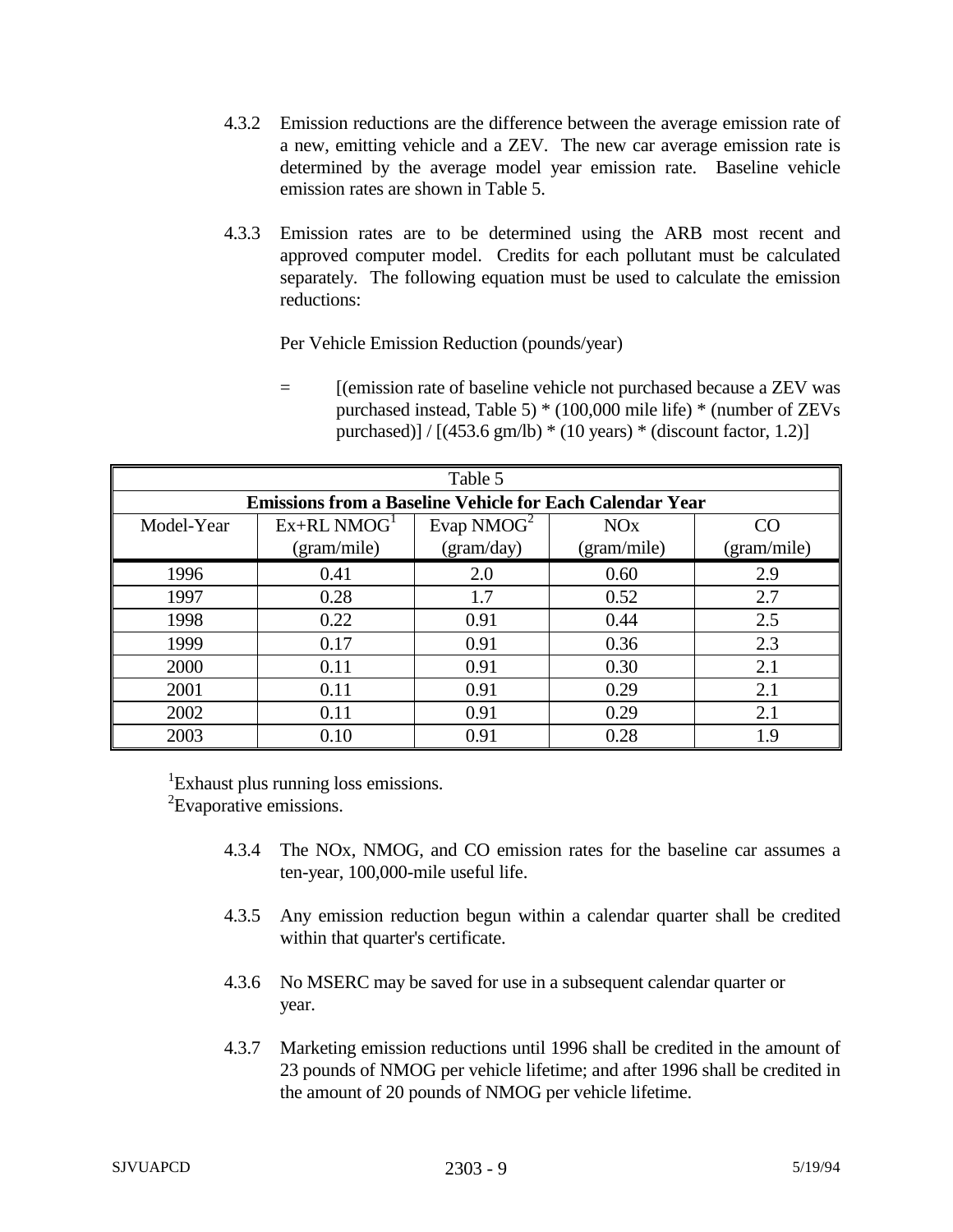- 4.3.8 The applicant must verify through VIN record keeping that each vehicle's emission reduction is not being credited in the manufacturers fleet average NMOG emission rate.
- 4.3.9 For purchase of ZEVs, records of the VIN numbers from the manufacturer which will not be counted in the fleet average emission rate and VIN numbers of each ZEV purchased for credit.
- 4.4 Retrofitting Passenger Cars, Light-Duty Trucks, and Medium-Duty Vehicles
	- 4.4.1 Credit will only be granted for vehicles retrofitted following the certification and compliance test procedures in the "California Certification and Installation Procedures for Alternative Fuel Retrofit Systems for Motor Vehicles Certified for 1994 and Subsequent Model Years" (ARB, May 14, 1992).
	- 4.4.2 Emission reductions are the difference between the certification standard before and the low emission vehicle standard after a vehicle is retrofitted, adjusted for the remaining life of the vehicle.
	- 4.4.3 Emission rates are to be determined using the California Air Resources Board (ARB) most recent and approved computer model. Credits for each pollutant must be calculated separately. Credits for dual-fuel vehicles will only be calculated for the mileage traveled using the clean fuel. The following equation must be used to calculate the emission reductions:

Per Vehicle Emission Reduction (pounds/year)  $=[(C_{\text{ori}}-R_{\text{ret}})*(M-O)]/[(453.6 \text{ gr/lb})*(Y)*(DF)]$ 

Where:

| VV LICIC.          |                                                                 |
|--------------------|-----------------------------------------------------------------|
| $C_{\text{ori}} =$ | certification standard of original vehicle from Table 6, 7 or 8 |
|                    | (grams/mile).                                                   |
| $R_{\text{ret}} =$ | certification standard of retrofitted vehicle from Table 6, 7,  |
|                    | or $8$ (grams/mile).                                            |
| $M =$              | total vehicle mileage from Table 9 (miles).                     |
| $Q =$              | odometer reading of vehicle after retrofit equipment is         |
|                    | installed (mile).                                               |
| $Y=$               | typical useful life expected from Table 9 (years).              |
| $DF =$             | discount factor, 1.2.                                           |
|                    |                                                                 |

| Table 6                                                                            |  |  |  |  |  |  |
|------------------------------------------------------------------------------------|--|--|--|--|--|--|
| <b>Certification Standards for Passenger Cars and Light-Duty Trucks With Gross</b> |  |  |  |  |  |  |
| Vehicle Weights of 3750 Pounds or Less (grams/mile)                                |  |  |  |  |  |  |
| NMOG-<br>NOx<br>Category<br>( `( )                                                 |  |  |  |  |  |  |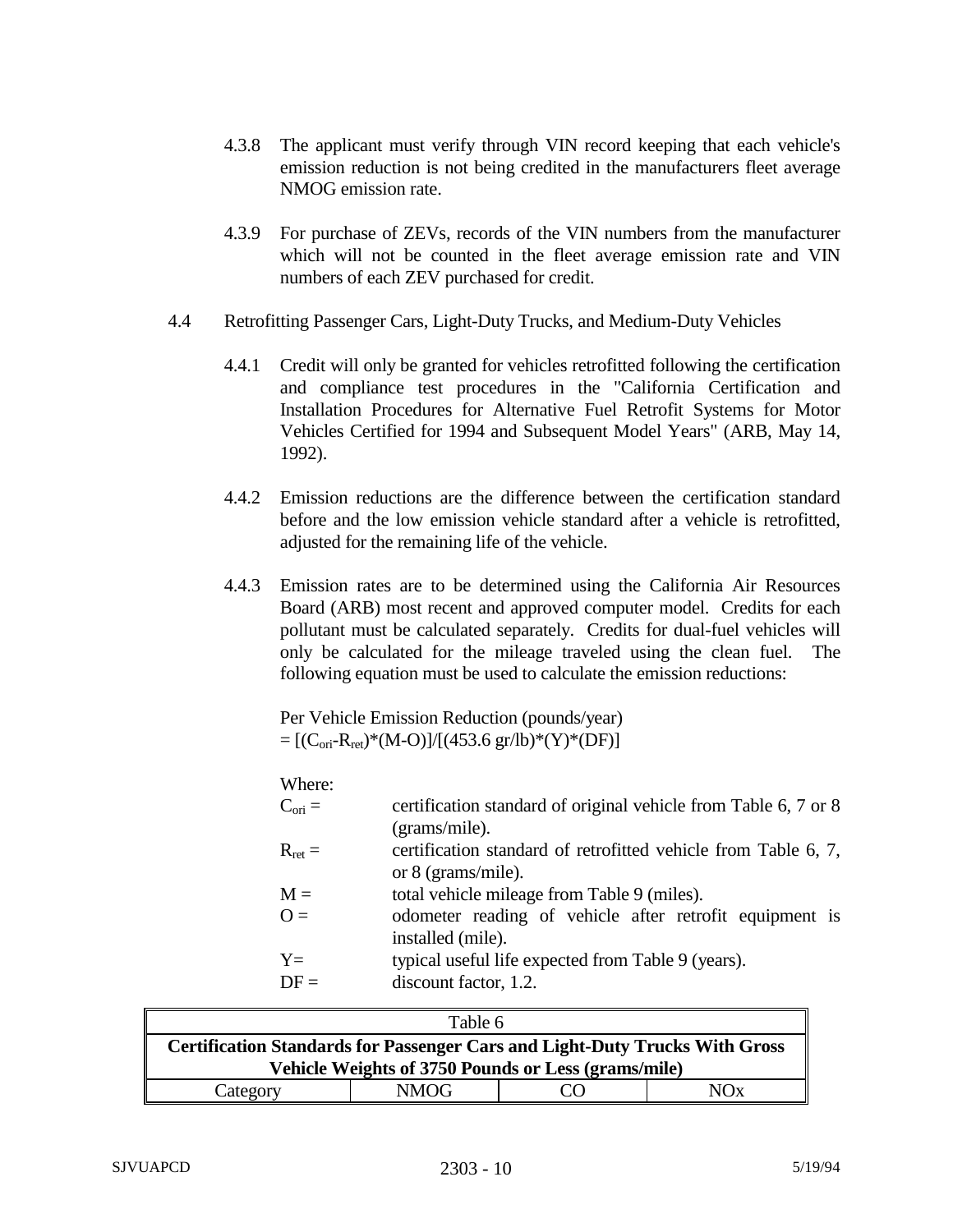| Adopted for 1993 | $0.25\,$ | ◡・─ |     |
|------------------|----------|-----|-----|
| TI FV            | 0.125    | ◡・─ |     |
| LEV              | 0.075    | ◡-  | ے . |
| . .              | 0.040    | .   | ◡   |

| Table 7                                                                            |                                    |     |       |  |  |  |  |  |
|------------------------------------------------------------------------------------|------------------------------------|-----|-------|--|--|--|--|--|
| <b>Certification Standards for Light-Duty Trucks With Gross Vehicle Weights of</b> |                                    |     |       |  |  |  |  |  |
|                                                                                    | More Than 3750 Pounds (grams/mile) |     |       |  |  |  |  |  |
| Category                                                                           | <b>NMOG</b><br>NOx<br>$\alpha$     |     |       |  |  |  |  |  |
| Adopted for 1993                                                                   | 0.50                               | 9.0 | 1.0   |  |  |  |  |  |
| TLEV<br>0.7<br>0.16<br>4.4                                                         |                                    |     |       |  |  |  |  |  |
| 0.100<br>I EV<br>4.4<br>0.4                                                        |                                    |     |       |  |  |  |  |  |
| <b>LEV</b>                                                                         | 0.050                              | 22  | (1.4) |  |  |  |  |  |

| Table 8                                                              |                                                                                          |     |         |       |             |     |  |
|----------------------------------------------------------------------|------------------------------------------------------------------------------------------|-----|---------|-------|-------------|-----|--|
| <b>Certification Standards for Medium-Duty Vehicles (grams/mile)</b> |                                                                                          |     |         |       |             |     |  |
| Weight Class (lbs)                                                   |                                                                                          | LEV |         |       | <b>ULEV</b> |     |  |
|                                                                      | CO<br><b>NO<sub>x</sub></b><br><b>NMOG</b><br><b>NMOG</b><br>CO<br><b>NO<sub>x</sub></b> |     |         |       |             |     |  |
| $0-3,750$                                                            | 0.125                                                                                    | 3.4 | 0.4     | 0.075 | 1.7         | 0.2 |  |
| 3,751-5,750                                                          | 0.160                                                                                    | 4.4 | 0.7     | 0.100 | 2.2         | 0.4 |  |
| 5,751-8,500                                                          | 0.195                                                                                    | 5.0 | $1.1\,$ | 0.117 | 2.5         | 0.6 |  |
| 8,501-10,000                                                         | 0.230                                                                                    | 5.5 | 1.3     | 0.138 | 2.8         | 0.7 |  |
| 10,001-14,000                                                        | 0.300<br>3.5<br>0.180<br>2.0<br>7.0<br>$1.0\,$                                           |     |         |       |             |     |  |

|                                                                  | Table 9                      |                            |
|------------------------------------------------------------------|------------------------------|----------------------------|
| <b>Total Vehicle Mileage and Typical Useful Life of Vehicles</b> |                              |                            |
| Category                                                         | <b>Total Vehicle Mileage</b> | <b>Typical Useful Life</b> |
|                                                                  | (miles)                      | (years)                    |
| Passenger Cars                                                   | 100,000                      | 10                         |
| <b>Light-Duty Trucks</b>                                         | 100,000                      | 10                         |
| <b>Medium-Duty Vehicles</b>                                      | 120,000                      |                            |

- 4.4.4 Any emission reduction begun within a calendar quarter shall be credited within that quarter's certificate.
- 4.4.5 No MSERC may be saved for use in a subsequent calendar quarter or year.
- 4.4.6 Emission reductions for fuel evaporative and running loss emissions associated with retrofitting a vehicle to use a non-volatile fuel shall be quantified using factors available from ARB, and must be approved by the District. Marketing emission reductions associated with retrofitting a vehicle to use a non-volatile fuel shall be credited in the amount of 23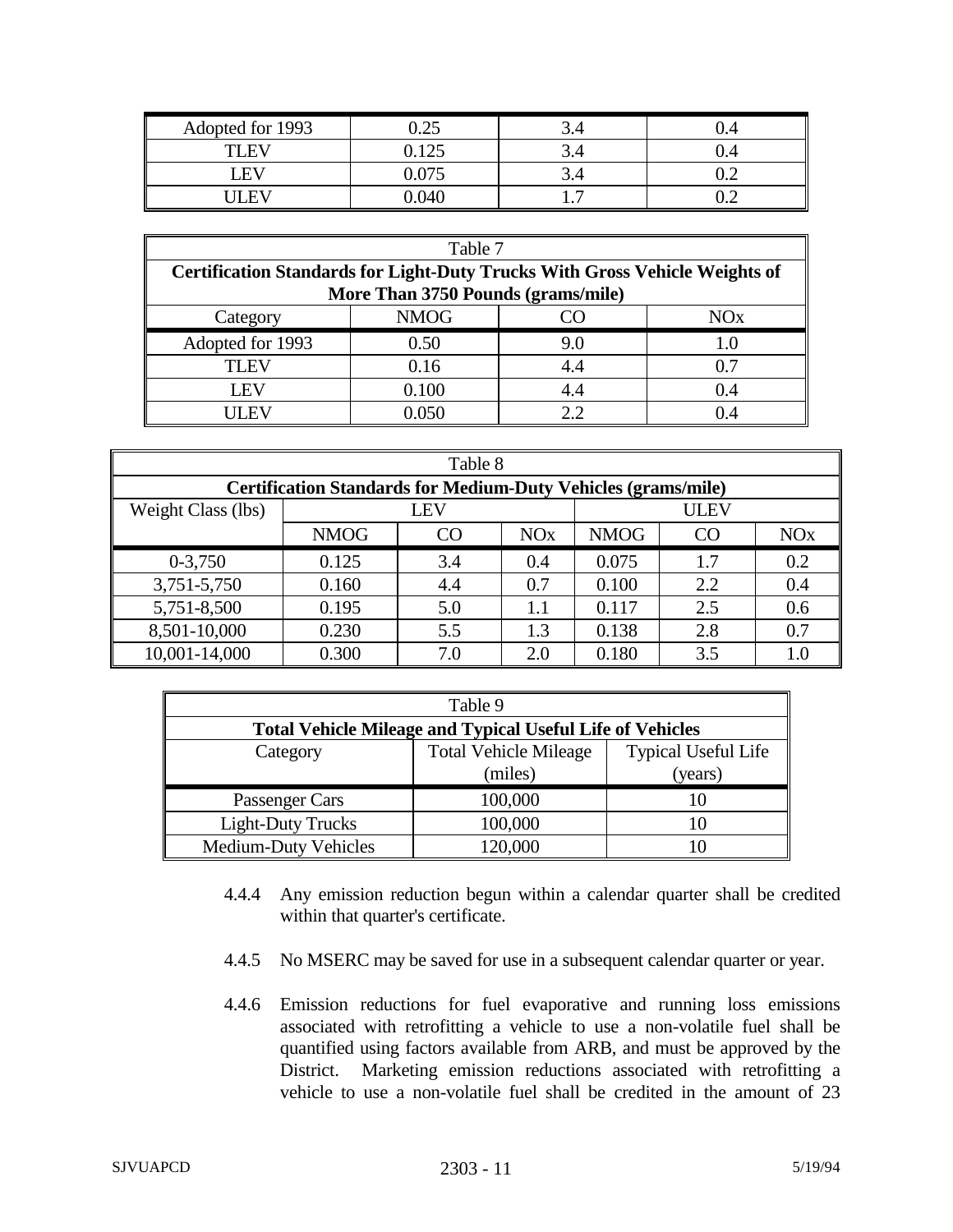pounds of NMOG per vehicle lifetime until 1996; and in the amount of 20 pounds of NMOG per vehicle lifetime after 1996. The credits granted shall be based on the sum of the lifetime evaporative, running loss, and marketing emission reductions adjusted for the vehicle lifetime mileage less the odometer reading after the retrofit equipment is installed.

- 4.4.7 The applicant shall maintain records of owner's registration and a logbook of odometer readings and proof of compliance with the Air Resources Board retrofit certification standard.
- 4.4.8 Dual fuel vehicles may generate credits using clean fuel provided the vehicle, when using gasoline, meets the certification standards for the original gasoline engine. Credits for dual fuel vehicles are based on the number of miles traveled using clean fuels.
- 4.4.9 Beginning January 1, 1995, vehicles which weigh between 8,500 pounds and 14,000 pounds and are to be certified to engine emission standards, may use credit-generating calculation procedures similar to the heavy-duty calculation procedures of Section 4.5. These vehicles will be reclassified as medium-duty vehicles in 1995, at which time they can certify to optional engine emission standards. The same test procedures used to certify the original engines must be used to certify the retrofitted engines to creditgenerating standards.
- 4.4.10 Vehicle identification numbers, proof of registration, and proof of compliance with the retrofit certification standard for the retrofitted vehicle shall be provided to the District on an annual basis. No retrofitted vehicle may be transferred out of the District.
- 4.5 Retrofitting Heavy-Duty Vehicles
	- 4.5.1 Emission reductions are the difference between the ceiling standard before and the low emission vehicle credit standard after a vehicle is retrofitted, adjusted for the remaining life of the vehicle. Credits for each pollutant must be calculated separately.
	- 4.5.2 The ceiling standard for each pollutant of interest is the certification standard to which the engine was originally certified when first placed into service by its manufacturer. Engines which were originally certified to a combined HC+NOx standard shall be pro-rated by the original emission certification values of each pollutant, as shown on the ARB certification Executive Order. The specific numerical values are available from ARB.
	- 4.5.3 The maximum credit standard for NOx will be at least 25% below the applicable ceiling standard, rounded to the next lower 0.5 gram/bhp-hr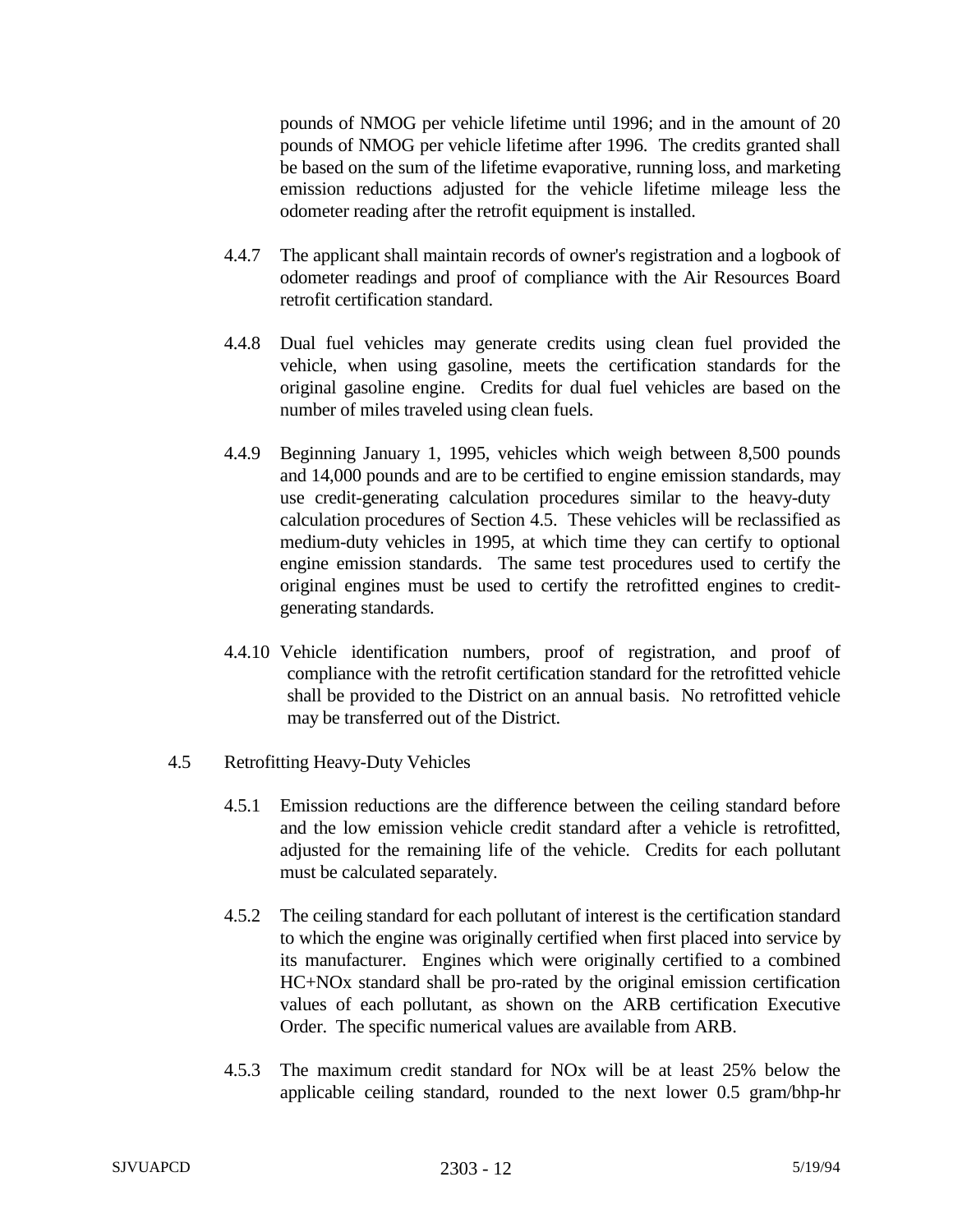increment. The maximum credit standard for PM will be at least 30% below the applicable ceiling standard, rounded to the next lower 0.05 gram/bhp-hr increment. The maximum credit standard for NMHC will be at least 30% below the applicable ceiling standard, rounded to the next lower 0.2 gram/bhp-hr increment. The maximum credit standard for CO will be at least 30% below the applicable ceiling standard, rounded to the next lower 5.0 gram/bhp-hr increment.

- 4.5.4 Certification of credit standard will only be granted for heavy-duty vehicles (vehicles with gross vehicle weights greater than 14,000 pounds) retrofitted following the certification and compliance test procedures in the "California Certification and Installation Procedures for Alternative Fuel Retrofit Systems for Motor Vehicles Certified for 1994 and Subsequent Model Years" (ARB, May 14, 1992).
- 4.5.5 For heavy-duty vehicle retrofits that result in a vehicle with dual-fuel operation, the system shall be certified separately on each fuel. hardware shall be certified to an appropriate credit standard during operation solely on the cleaner of the two fuels. The hardware shall be certified to at least the ceiling standard while operating solely on the other fuel.
- 4.5.6 The duration of the credit life shall be based on the expected vehicle life remaining until the vehicle is retired or the engine is next expected to be overhauled, whichever occurs first. Consideration will be given to historical fleet records of similar vehicles with similar operation and histories.
- 4.5.7 Appropriate conversion factors shall be submitted to the District at the time of application based on commonly accepted data and methodology. The conversion factors are subject to District and ARB approval.
- 4.5.8 Emission rates are to be determined using the ARB most recent and approved computer model. Credits for each pollutants must be calculated separately. Credits for dual-fuel vehicles will only be calculated for the mileage traveled using the clean fuel. The following equation must be used to calculate the emission reductions:

Per Vehicle Emission Reduction (pounds/year)  $= [(C_{\text{ori}}-R_{\text{ret}})*CF*(M-O)]/[(453.6 \text{ gr/lb})*(Y)*(DF)]$ 

## Where:

| $C_{\text{ori}} =$ | certification standard of original vehicle (gram/bhp-hr).    |
|--------------------|--------------------------------------------------------------|
| $R_{\text{ret}} =$ | certification standard of retrofitted vehicle (gram/bhp-hr). |
| $CF =$             | conversion factor (bhp-hr/mile).                             |
| $M =$              | total vehicle lifetime mileage (miles).                      |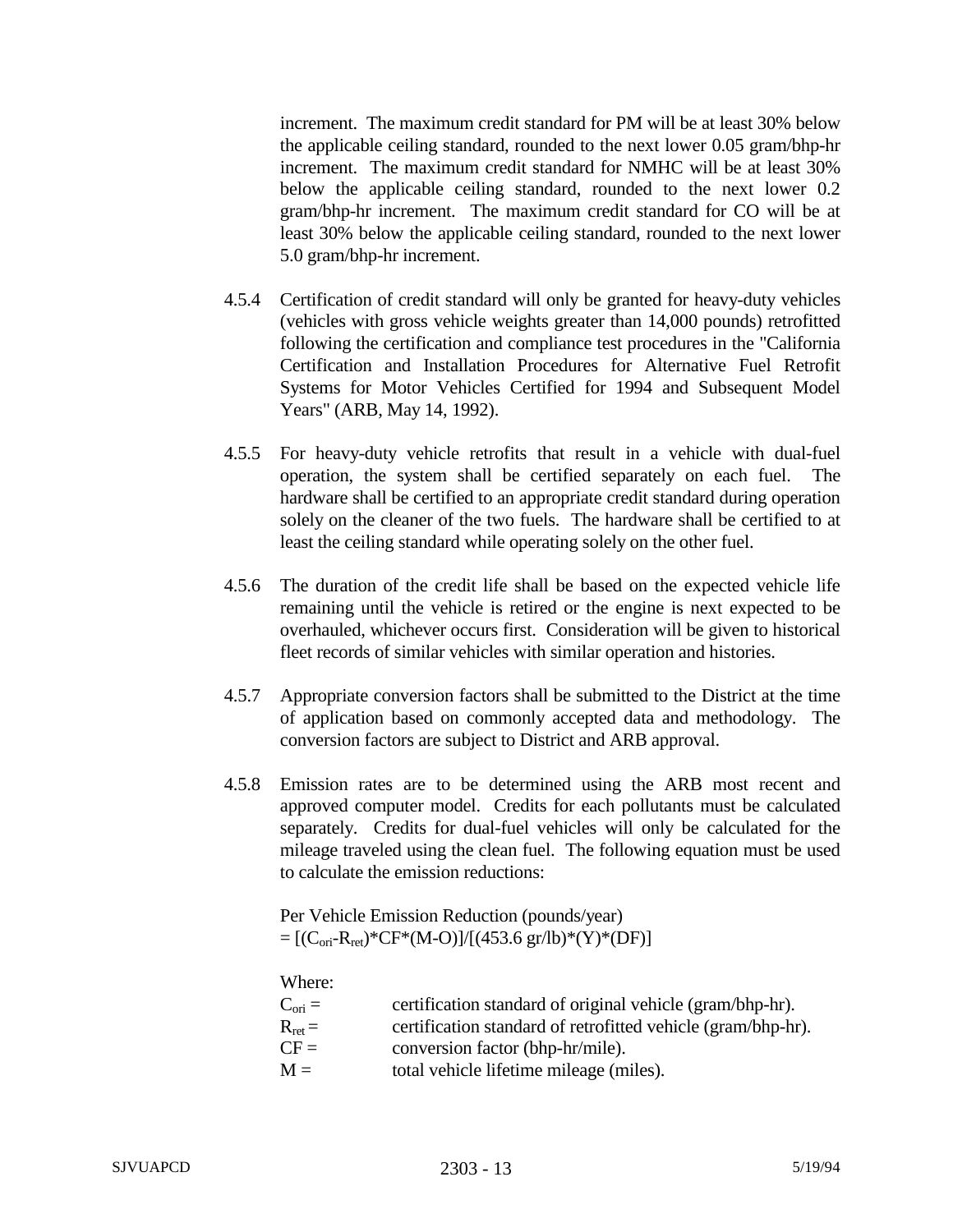- $Q =$  odometer reading of vehicle after retrofit equipment is installed (mile).  $Y =$  typical useful life expected (years).
- $DF =$  discount factor, 1.2.
- 4.5.9 Any emission reduction begun within a calendar quarter shall be credited within that quarter's certificate.
- 4.5.10 No MSERC may be saved for use in a subsequent calendar quarter or year.
- 4.5.11 Evaporative, running loss, and marketing emission reductions from retrofitting vehicles shall be quantified using factors available from the Air Resources Board, and must be approved by the District. Evaporative emission control systems are required for diesel-fueled vehicles converted to other liquid fuels. Conversion hardware shall be properly designed to prevent increased evaporative emissions for gasoline-fueled vehicles converted to other liquid fuels.
- 4.5.12 Vehicle identification numbers, proof of registration, and proof of compliance with the retrofit certification standard for the retrofitted vehicle shall be provided to the District on an annual basis. No retrofitted vehicle may be transferred out of the District.
- 5.0 MSERC Application Procedures
	- 5.1 Any entity which owns or operates a source at which an eligible emission reduction has occurred or will occur may apply for an MSERC Certificate in accordance with the requirements of this rule.
	- 5.2 The entity requesting the MSERC Certificate shall make an application on forms supplied by the District with a filing fee of \$650.00. Any transaction of a previously issued certificate requires an application on forms supplied by the District with a filing fee of \$60.00.
	- 5.3 An application shall be filed for each emission reduction. The application may be for reductions in one or more affected pollutants. The application shall contain sufficient information to allow for adequate evaluation of actual emission reductions from each project.
	- 5.4 Applications for reductions shall be submitted within 180 days after the emission reduction occurs, except for reductions prior to the adoption of this rule. For reductions which occurred prior to the adoption of this rule, applications must be submitted within 180 days after adoption of this rule.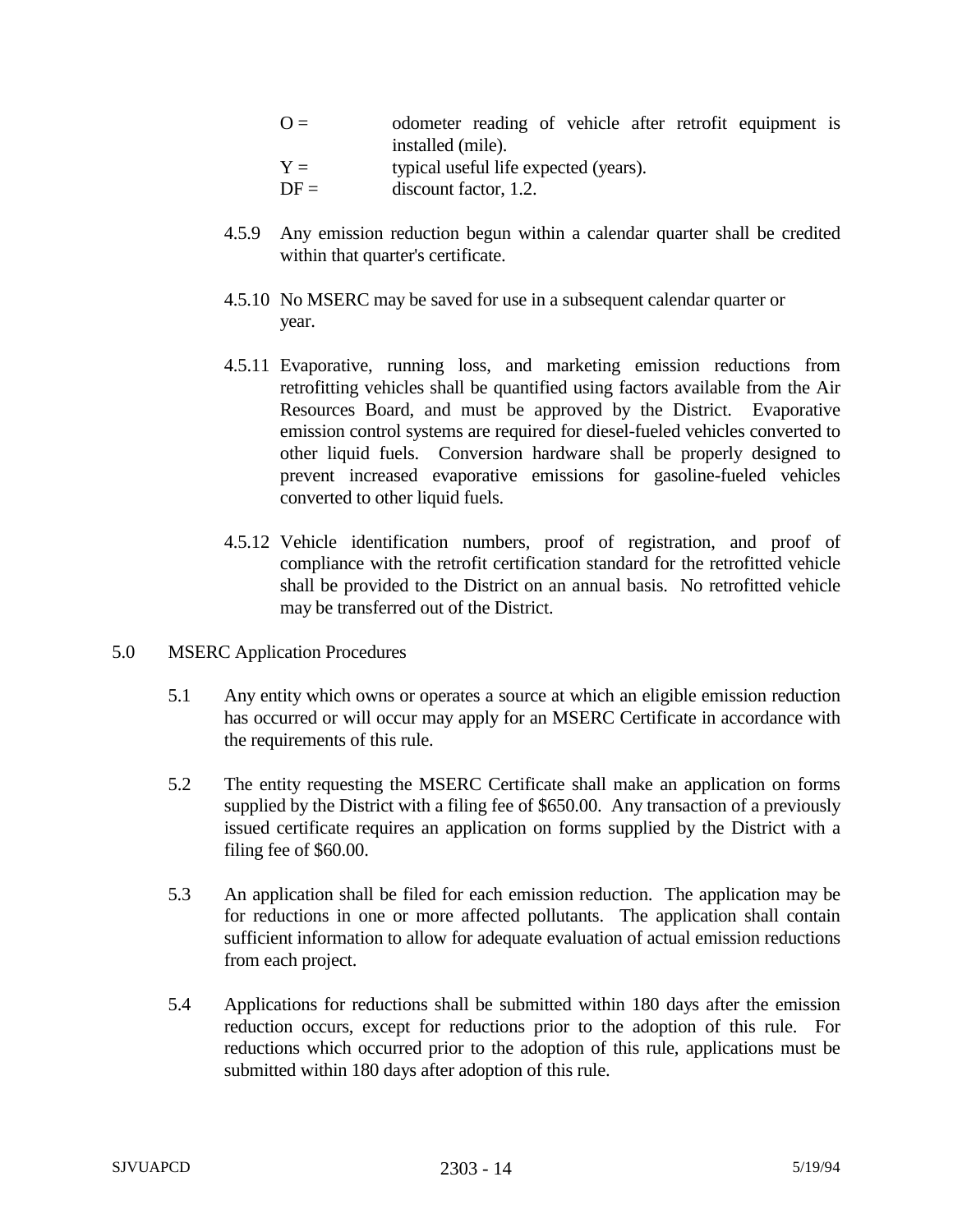- 5.5 In accordance with the provisions of Rule 1030 (Confidential Information) and Section 114(c) of the Federal Clean Air Act, Applicants may claim confidentiality of information contained in the application.
- 6.0 Administrative Requirements
	- 6.1 A stationary source which uses MSERCs to meet emission offset requirements cannot commence operations until the cumulative amount of credit generated equals or exceeds the required offset level. The stationary source receiving MSERC shall submit a plan to the District for approval for supplying emission offsets for the entire life of the stationary source.
	- 6.2 The APCO shall determine whether or not an MSERC banking application is complete not later than 30 calendar days following receipt of the application, or after a longer time period agreed upon in writing by both the applicant and the APCO.
	- 6.3 If the APCO determines that the application is not complete, the applicant shall be notified in writing of the decision, specifying the additional information that is required. The applicant shall have 90 days to submit the requested information. Upon receipt of all requested information, the District shall have 30 calendar days to determine completeness. If the application is still incomplete, the APCO may cancel the MSERC application with written notification to the applicant. Thereafter, only information to clarify, correct, or otherwise supplement the information submitted in the application may be requested.
	- 6.4 Withdrawal of a banking application shall result in cancellation of the application.
	- 6.5 The District shall have immediate access to the premises of any mobile source emission reduction facility to review records, equipment, vehicles, etc.
	- 6.6 Reviews may include inspections, testing, review of records, or any other action deemed necessary to verify compliance. Copies of all records will be provided to the District within 7 calendar days of such a request.
	- 6.7 The recipient of emission reductions shall submit audits on a quarterly basis verifying that the MSERC has been achieved. These audits shall be submitted within 30 days after the end of each calendar quarter, in a computerized format approved by the District.
	- 6.8 Violation of any provision of this rule shall be grounds for the APCO to disallow or void any MSERC associated with the violation and be subject to the penalties specified in the California Health and Safety Code.
	- 6.9 All District approved mobile source emission reduction credits will be listed in the MSERC registry.